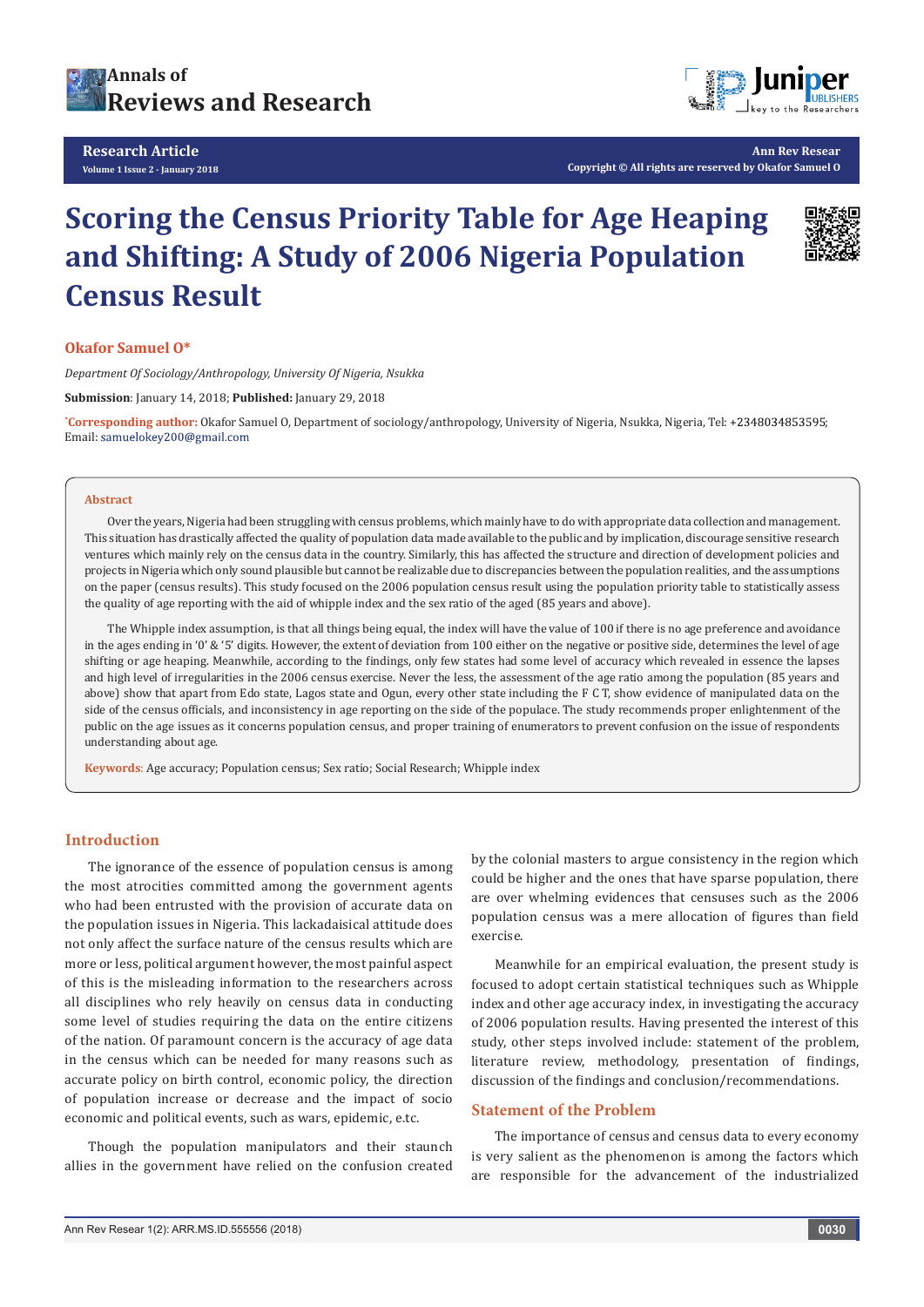nations, world over. The elementary principle for planning and development of any nation is availability of a reliable and detailed demographic data of the nation. This can be actualized through census data and the willingness of those concerned in providing such information [1,2]. According to Mimiko [3], population census data are critically important for equitable political and economic representation of a citizen on various levels of government. According to Akinbode [4], the infrastructural development may not be realizable in the absence of the knowledge and information about the population of a nation as can be provided by population census. The knowledge of population in terms of its size and composition has a far reaching implication for change, development and the quality of life in the society [5].

Census among the developed nations has aided researches in different capacities and areas of socio economic and political activities in the society as empirical evidences have shown [6-9].

Though there are a lot of benefits accrued to census data in the planning and development of the society, Nigeria as one of the African developing nations that had never conducted a census which is credible enough to yield a reliable data for developmental planning. For instance, every census held in Nigeria before and after independence has ended in national controversy, strong allegations of population falsification and manipulation [1]. Reviewing the chronicles of census planning and administration in Nigeria since Nigerian independence, Okafor (2006) discovered that the 2006 census exercise produced one out of the numerous provocative results which has no direct connection to reality. In an attempt to explain the reasons behind the inconsistency and unreliability of the census results in Nigeria, many scholars have offered some levels of explanations using empirical data (both primary and secondary data). Adiele [10], after painstakingly analyzing the trends in the post independence censuses, using official documents, maintained that falsification of census result for group and private gains was the normal practice by the NPC and their collaborators elsewhere.

More so, such situation is attributed to the failure of National Population Commission to Institutional corruption [11]. Mimiko [3], analyzed the time frame and the census manuals in the post independent censuses in Nigeria and found that the condition in which census are conducted in Nigeria end up leading to the publishing of biased census results. Similarly, Onwuka [12], associating the Nigerian population from 1980-2003, and the rate of population growth using regression analysis, discovered that the census results released so far and the reality in Nigerian population phenomenon are far from each other. He attributed this to the adhoc arrangement in the preparation for census. According to the United Nations [13], most African countries (Nigeria included), have never produced census result which can be reliable for economic and health planning, for reasons ranging from ethnic sentiments to political instability.

In support to the United Nations concern about the effect of ethnicity on the population censuses in African Nations such as Nigeria, Muogbo, Fagbemi & Subair [14], Matthews [15,16] using historical indices and the pattern of colonial administration in Nigeria, discovered that the vestiges of colonialists' segregation and disproportional arrangement were responsible for the unreliability of census results in Nigeria. These according to them, were responsible for the cancellations of 1963 and 1973 census results. Though it appeared to the public that after the ceremonial hand over in 1960, colonial masters left; the realities on the ground have shown that the colonial masters only infused their stooges in the system after they were sure of having psychologically structured them to maintain their socioeconomic and political pattern which they have laid as foundation [17,18].

In a more historic perspective, Ittman [19] reviewed what he termed "the causes and consequences of census taking in Africa by the European colonialists". According to him, due to the dust Malthus raised in Europe and the innate fear by the empire controllers that the expansion of African population will hinder their dominance, the colonialists embarked on ill prepared census when they lack staffs to do so. This resulted in the culture of epileptic census exercise and results. Consequently, the adhoc approach, which the colonialists gave to census exercises in most African nations, was responsible for lack of adequate and comprehensive demographic information in some African nations especially with regard to census and vital registration data [20,21].

In the light of Ittman's observation, there are a lot of confusions which the colonialist's divide and rule administration left in the system. For instance, while the colonialist agents in the South were battling to secure the means of evaluating the potential tax payers via population census, which ignored the entire population and focused on the taxable adults, the few of their agents who were dancing to the tune of the northern Muslim enclave were busy supplying the empire administrators with population figures manufactured in the office. Okolo [22], Okafor, Adeleke & Oparac [23], studied the pattern of results and census conducts from 1866–1991 and 1961–2006 respectively, they discovered some factors which had rendered census taking in Nigeria irrelevant.

In their conclusion after cross examination of census results in Nigeria since independence, Odewumi [24] and Onyekakeya [25], maintained that culture, lack of information and ethnic sentiment, holds a strong ground in what people interpret census exercise to be. This of course brings about the question about age reporting and its implication to the quality of census data in Nigeria. The quality of age reporting in Nigeria is one of the factors which seriously affect the quality of the entire results per se. Age reporting is one of the essential part of census data which inform other higher degree research ventures [26]. In view of the arguments and counter argument about the 2006 census result and its predecessors, using Whipple index and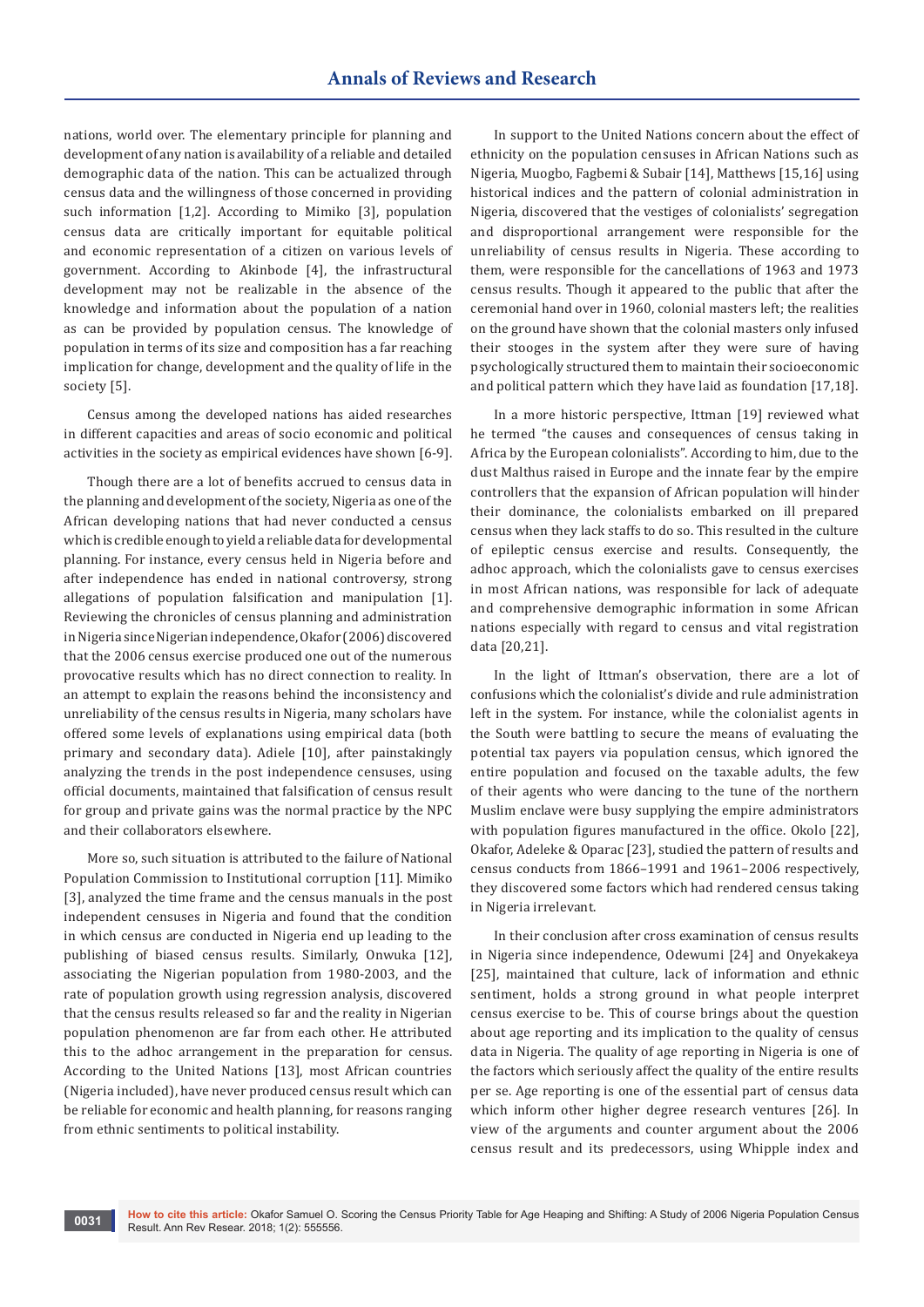other age accuracy index, the present study is poised to answer the following questions through the 2006 population priority table;

a. What is the extent of accuracy in the age reporting in the 2006 Nigerian population census?

b. Towards which direction (Region) can we find the errors in the age reporting?

c. What is the general over view of the 2006 Nigerian population census in terms of quality of data and age reporting?

d. Does the age ratio among the aged in the 2006 census correspond to the Nigerian life table/life expectancy in terms of males and females and the global standard?

# **Literature Review**

#### **Age reporting in census data**

Over the century, the quality of census result is most times measured through the quality of age reporting in the data. This is because, the level of accuracy in age reporting determines to larger extent, the validity of the data in predicting the population of the group in question, in the nearest future [27]. As a result of its importance in determining the quality of census data, different techniques had been developed to evaluate the extent of accuracy in the population data especially, the single age population data, among these techniques are the Whipple index [and the recent modifications], the Myers Blended method, the United Nations joint age and sex scores Bachi index, etc [28-30].

The major focus of all these techniques is to test for age heaping and shifting, and the extent of accuracy via the sex structure of the census data. According to Bwalya, Phiri & Mwansa [31], tests of the age preference are not only important because of the major role it plays in describing the population but also because of its importance in making population projections and planning for resource distribution by government agencies and other stakeholders easy.

One of the major factors in the problem of underdevelopment in most African countries, can be traced to the lack of proper age reporting in the census data which in itself is connected to other issues such as lack of adequate awareness during census exercise, memory loss among the citizens and even deliberate manipulation of census figures during and after census exercises. Data on age in developing countries are subject to errors, particularly in circumstances where literacy levels are not high. A common error in age reporting is the tendency of rounding the agesto the nearest figure ending in '0' or '5' or to a lesser extent, to the nearest even number [32].

## **Census Data and Research**

Census across the globe especially among the developed nations has aided researches in different capacities and areas of socio economic and political activities in the society. Zaruth, Jasilionis & Jdanor [6] using the census data, were able to unveil the changes in educational differentials in old age mortality in Finland and Sweden between 1971-1975 and 1996-2000. The census-linked mortality datasets were retrieved from statistics Finland and statistics Sweden for the analysis of trend of changes in life expectancy among the males and females using education and gender as independent variables. According to them, the educational gap in life expectancy at age 65 and the total amount of mortality inequality by education, as reflected by average inter-group difference, increased in both countries. For males in Finland, there was gain in life expectancy between 1.9 to3.2 years whereas among females it was between 2.0 to 2.3.In Sweden; it was 1.4-2.7 for males and 2.1-3.2 years for females. Saika, Singh, Jasilionis & Ram [7] working through the census data and demographic health survey, explained the rural urban differences in infant mortality in India and also, the socio economic and cultural variables behind the gap. Such factors according to them included access to maternal care, educational attainment, and cultural orientation about health care and personal hygiene, etc. The puzzle about the high frequent divorce among the Lithuanians after the intrusion of capitalism was explained with the aid of population census data by Maslauskaite, Jasilionine, Jasilinis, Starkumiene & Shkolmikov [8].

The study utilized the 2001 Lithuania population and housing census and the first divorce records from the Lithuania population register covering the census date (April 2001) and the end of the follow-up (31 December 2003).Forty one thousand first legal divorce and 3.18 million person-years of married years of exposure were analyzed, with the observation of education, employment/unemployment, geographical location, gender and disability-related inactivity. The study found the evidence of individual socioeconomic resources having substantial differentiating effects on first divorce risks in Lithuania. The direction and size of these effects vary notably by sex and place of residence.

Having access to the census data, Vallin, Andreev, Mesle [9], studied cause of death, patterns and trends in Russia. Dividing the entire region into four clusters (Chemoziom, Russian South, Seberia and European North), using the 1970,1979,1989 and 1994 censuses. They were able to trace the changes in mortality rate within the Russian provinces. This was in reaction to the 1985 and 1992-93 anti alcohol campaign by the government as a result of deteriorating life expectancy. Poveda (2007) working on the extent and nature of migration in South of Veracruz, Mexico was able to explain the socioeconomic and political determinants of migration both in and out migration, using the census and DHS data from Mexican authority. Using the census data from Wales and England, Jdanov, Andreev, Jasilionis & Shkolnikov [33] estimated the changes in mortality and population in England and Wales over the two world wars.

The researchers combining the England and Wales populations that were involved in military recruitment compared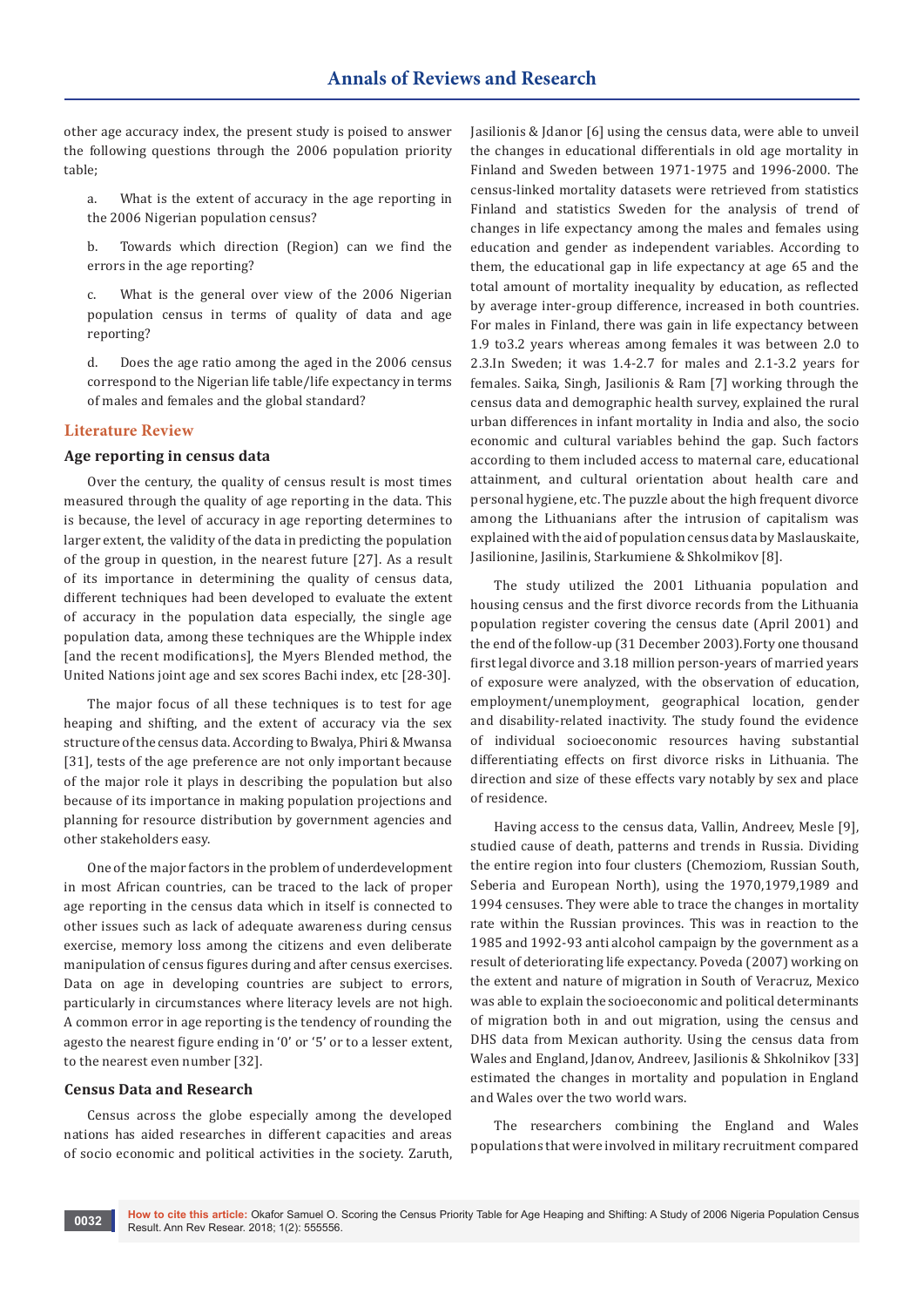the death according to the military record and the trend of mortality among the civilian population between 1914-1918 and 1940-1945. With observation of age and probability of dying, the study finds mortality rate higher among the age 18-24 more than any other age group. Also, the probability of dying was found to be 15% higher during the two war periods more than any other period. In essence, these show the extent to which census data can be used to actualize other valuable research interests. Having a census data which have a near accuracy age data can perfectly guide policies as well as other researches which can inform other policies. Policies per se, are the life wire of every economy and by implication requires bias free information.

# **Methodology**

The study utilized the Federal Republic of Nigeria 2006 Population and Housing Census Priority Table Volume IV Population Distribution by Age & Sex (State & Local Government Area). This included the distribution of the population, both in single year and five years intervals. Due to the statistical equation (Whipple Index) adopted, the study utilized only the single year age data to investigate and analyze the extent of age shifting/ heaping, and its direction in terms of states and regions.

Meanwhile, the study adopted the Whipple index…as;

WI =  $(\Sigma$ [P30 + P40 + ... + P50 + P60]/1/5(Σ(P23 + P24 + ... + P61  $+ P62$ ) $\times 100(1)$ ,

WI =  $(\Sigma$ (P25 + P35 + ... + P45 + P55)/1/5(Σ(P23 + P24 + ... + P61 + P62))×100(2).

To test the age heaping around the digits '0'& '5'. According to the interpretation of Whipple index, while 100-125 show some degrees of accuracy in age reporting, above 125- 500 show the extent of age heaping and by implication, how bad the age data is in the census report. Nevertheless, figures below 100 show the extent of age shifting from the digits '0'& '5' [34]. Where extreme deviation [age shifting] was suspected, the age data were separated into '0' and '5' to ascertain the reliability if the result. Finally, the study tested the reliability of the 2006 Nigerian census result via the age ratio at old age (85 and above) (Table 1).

Table 1: South East Digit Preference Index Based On The 2006 Census Data.





Keys: While green indicate the absolute accuracy, light green & blue indicate partial accuracy and red indicate high level of deviation.

#### **Presentation of Findings**

The table above revealed the extent of accuracy and deviation in age reporting according to the 2006 population census in Nigeria within the South East geopolitical zone. According to the result, there are evidences of age heaping as well as age shifting. While 100 on the scale (Whipple index) indicate accuracy in age reporting, above the score of 100 indicate age heaping while below the score of 100 indicate age shifting. Thus, the result from Abia State show that there was age heaping in the figures ending in "0" while there was the same time, age shifting from the figures ending in "5". The same applies to all the states in the South East geopolitical zone (Table 2).

**Table 2:** North east digit preference index based on the 2006 census data.



10-20-30-40-50-60-70-80-90-100-110-120-130-140-150-160-170-180-190-200-

Keys: While green indicate the absolute accuracy, light green & blue indicate partial accuracy and red indicate high level of deviation.

According to the result, it was only in Adamawa state that near accuracy (110) was recorded in the ages ending in "5" while results from other states indicate some levels of inaccuracy showing, the extent of age heaping and age shifting. Furthermore, the result revealed the extent to which people were aware and willing to give out accurate information about their age as well as the level of manipulation of the census data by the enumerators in the areas involved (Table 3).





 $10\cdot 20\cdot 30\cdot 40\cdot 50\cdot 60\cdot 70\cdot 80\cdot 90\cdot 100\cdot 110\cdot 120\cdot 130\cdot 140\cdot 150\cdot 160\cdot 170\cdot 180\cdot 190\cdot 200\cdot ...$ 

Keys: While green indicate the absolute accuracy, light green & blue indicate partial accuracy and red indicate high level of deviation.

According to the result in the Table 3, there was extreme deviation from the accuracy point which is 100. This is an indication of lack of cooperation between the census enumerators and the public in these states. More so, the data show the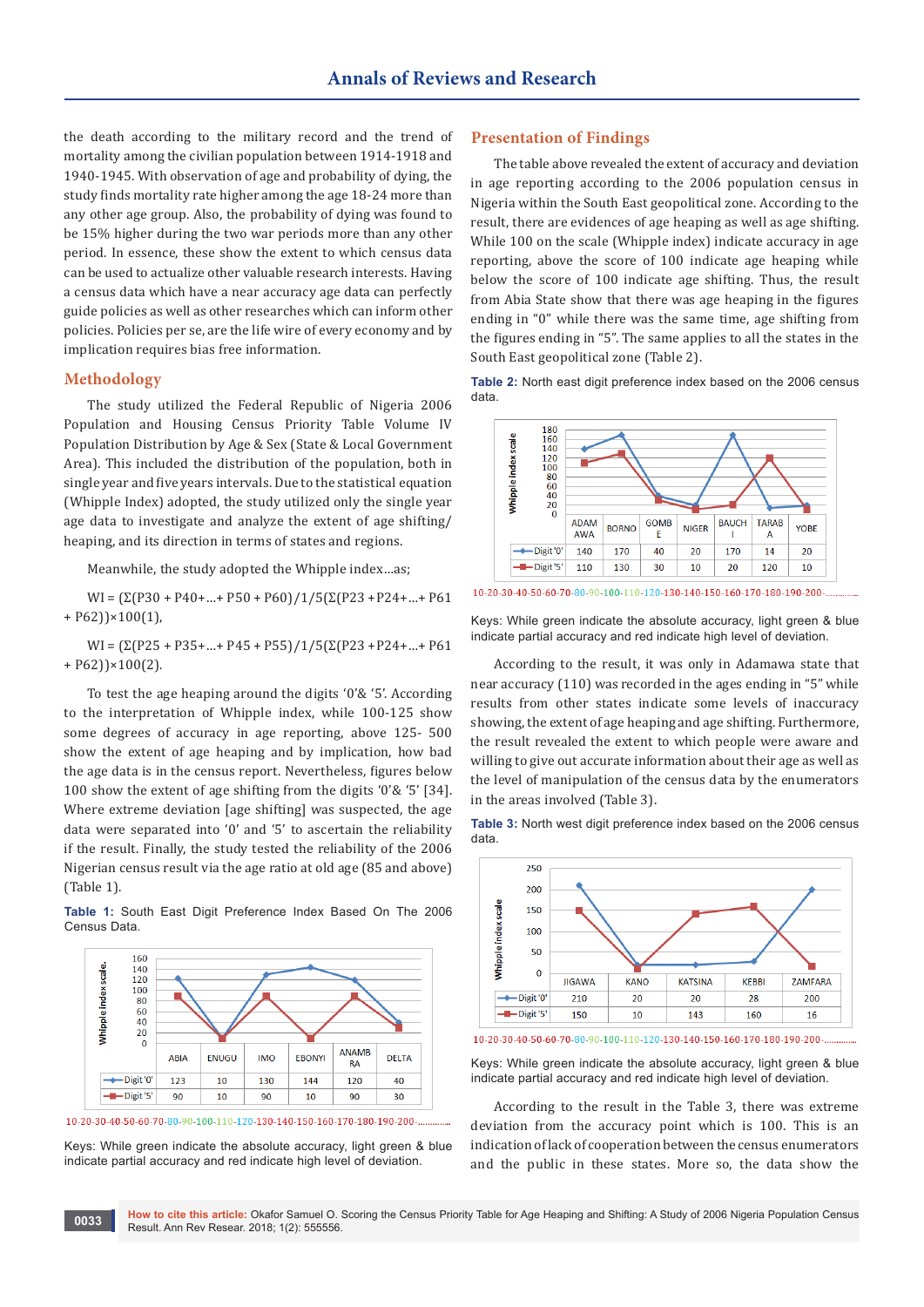evidence of data manipulation and indiscriminate assignment of figures to different states involved (Table 4).

**Table 4:** North Central Digit Preference Index Based On The 2006 Census Data.



10-20-30-40-50-60-70-80-90-100-110-120-130-140-150-160-170-180-190-200-....

Keys: While green indicate the absolute accuracy, light green & blue indicate partial accuracy and red indicate high level of deviation.

According to the Table 4, it was only in Federal Capital Territory that the 2006 census exercise recorded near accuracy in the ages ending in "5" while other areas in the region show extreme deviation from the accuracy point, indicating age heaping and shifting. In the ages ending in "0", there were evidences of some degree of accuracy except, in Kaduna state Benue state and Kwara state where there high level of deviation from the accuracy point (Table 5).

**Table 5:** South West Digit Preference Index Based On The 2006 Census Data.



10-20-30-40-50-60-70-80-90-100-110-120-130-140-150-160-170-180-190-200-.....

Keys: While green indicate the absolute accuracy, light green & blue indicate partial accuracy and red indicate high level of deviation.

**Table 6:** South South Digit Preference Index Based On The 2006 Census Data.



10-20-30-40-50-60-70-80-90-100-110-120-130-140-150-160-170-180-190-200-....

Keys: While green indicate the absolute accuracy, light green & blue indicate partial accuracy and red indicate high level of deviation.

According to the result here, it were only in Lagos state and Ondo state that show extreme deviation from accuracy point in the ages ending in "5" while other states within this region show different level of accuracy in the age ending in "5". Meanwhile, in the ages ending in "0" only Ogun state and Edo state show some level of accuracy while other show some degrees of deviation indicating age heaping and age shifting (Table 6).

**Table 7:** The sex ratios in the 2006 census result.

| <b>States</b> | <b>Males</b> by<br>Percentage (%) | <b>Females by</b><br>Percentage (%) | <b>Ratio of Males</b><br>to Females: |
|---------------|-----------------------------------|-------------------------------------|--------------------------------------|
| Abia          | 54.2                              | 45.8                                | 118.1                                |
| Adamawa       | 55.6                              | 44.4                                | 125.4                                |
| Akwaibom      | 63.7                              | 36.3                                | 175.3                                |
| Anambra       | 60                                | 40                                  | 143.7                                |
| Bauchi        | 59.1                              | 40.9                                | 144.6                                |
| Benue         | 58.3                              | 41.7                                | 139.9                                |
| Bayelsa       | 63.3                              | 36.7                                | 172.7                                |
| Borno         | 59.4                              | 40.6                                | 146.3                                |
| Crossriver    | 59.7                              | 40.3                                | 148.3                                |
| Delta         | 51.8                              | 48.2                                | 107.5                                |
| Edo           | 49.6                              | 50.4                                | 98.4                                 |
| Ekiti         | 57.8                              | 42.2                                | 136.9                                |
| Enugu         | 55.9                              | 44.1                                | 126.5                                |
| Ebonyi        | 59                                | 41                                  | 144.1                                |
| Gombe         | 59.8                              | 40.2                                | 148.9                                |
| Imo           | 59.7                              | 40.3                                | 148.2                                |
| Jigawa        | 60.9                              | 39.1                                | 156                                  |
| Kaduna        | 57.7                              | 42.3                                | 136.5                                |
| Kano          | 56.8                              | 43.2                                | 131.3                                |
| Katsina       | 60.1                              | 39.9                                | 150.5                                |
| Kebbi         | 58.4                              | 41.6                                | 140.2                                |
| Kogi          | 61.1                              | 38.9                                | 157                                  |
| Kwara         | 54.2                              | 45.8                                | 118.4                                |
| Lagos         | 43.7                              | 56.3                                | 77.5                                 |
| Nasarawa      | 62.2                              | 37.8                                | 164.4                                |
| Niger         | 62.4                              | 37.6                                | 165.7                                |
| Ogun          | 43.4                              | 56.6                                | 76.5                                 |
| Ondo          | 52.1                              | 47.9                                | 108.7                                |
| Oyo           | 52.4                              | 47.6                                | 110.1                                |
| Plateau       | 54.3                              | 45.7                                | 119                                  |
| Rivers        | 59.5                              | 40.5                                | 146.6                                |
| Sokoto        | 55.1                              | 44.9                                | 122.9                                |
| Taraba        | 61.3                              | 38.7                                | 158.1                                |
| Osun          | 57.9                              | 42.1                                | 137.5                                |
| Yobe          | 58.7                              | 41.3                                | 142                                  |
| Zamfara       | 58.4                              | 41.6                                | 140.3                                |
| FCT           | 55                                | 45                                  | 122.2                                |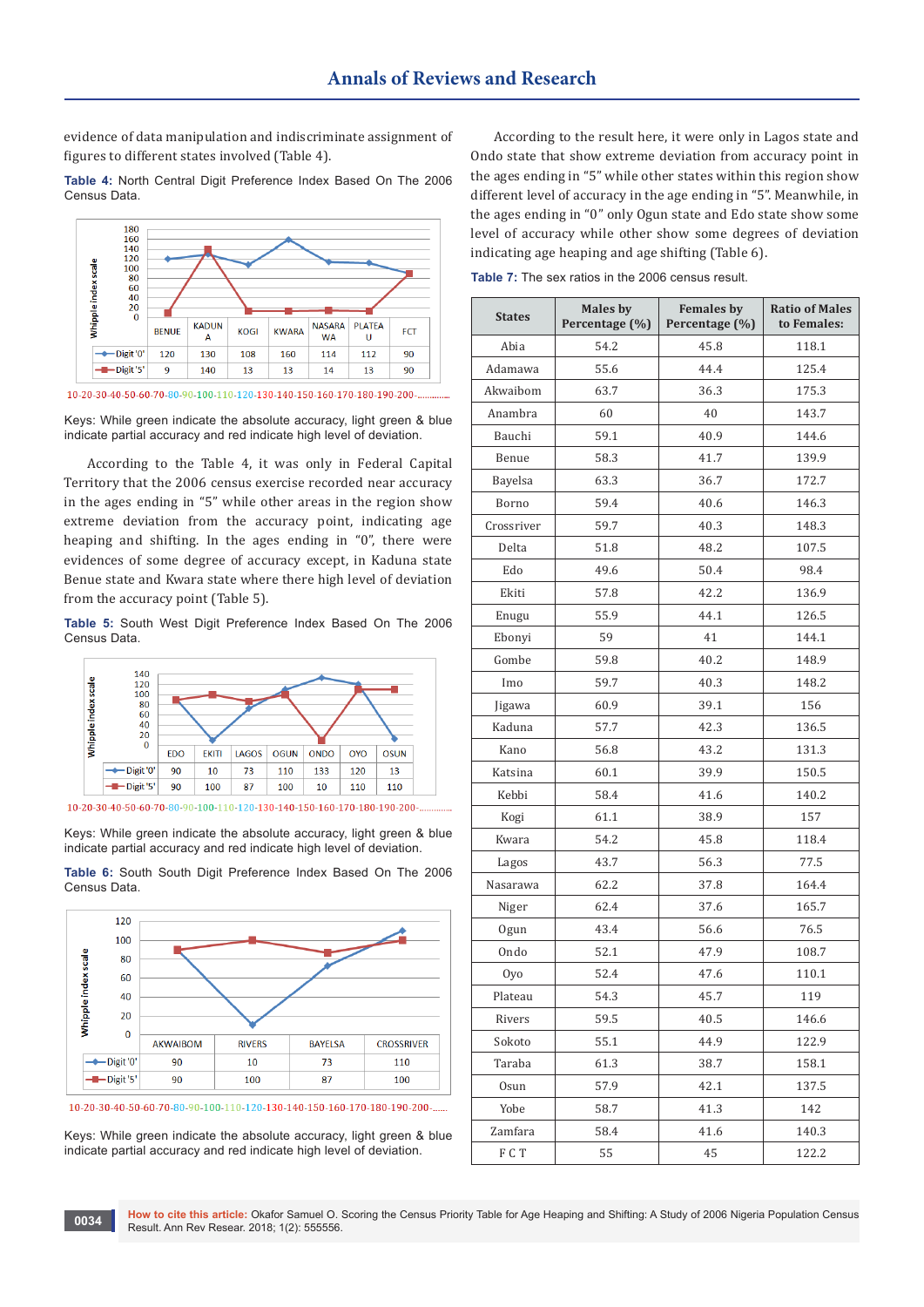Keys: Green lines indicate evidence of proper age data in the census data while, red indicate the evidence of improper data or manipulated data in the areas concerned.

According to the result, there was near accuracy in the ages ending in "0" in Cross River and AkwaIbom while, Rivers and Bayelsa show high level of deviation from the accuracy point. In the ages ending in "5", there was accurate age reporting in both Cross River and Rivers while there were some level of deviation in AkwaIbom and Bayelsa (Table 7).

According to the result, only Edo state, Lagos and Ogun state show evidence of proper age data in the 2006 census exercise and by implication, Indicate that the census conduct in the area recorded some level of progress. Every other state, with red line, indicated lack of cooperation by the public and an evidence of manipulation of data. This is predicated on the fact that the existing standard in population structure according to United Nations [13] has shown that from the base of population pyramid, there are more males compared to females while at the top which show the older members of the population, there more females. Consequently, the Nigerian life expectancy shows that the total population life expectancy is 52.62 for the total population; while that of the male is 51.63, the female is 53.66 years [World Fact Book, 2016]. This by implication shows the extent of disparity between the 2006 census data and the realities on ground.

# **Discussion of the Findings**

The present study was focused on re-analyzing of the 2006 population census priority table which contained the detailed information on age distribution in the population. According to Whipple index which had been adopted here in analyzing the age accuracy in the census data, among the digits selected to be tested [as "0"&"5" had been selected here], the index is expected to be 100 if the age data in the census is accurate. The level of accuracy is expanded to some points to ignore certain degrees of human errors which are inescapable; the expansion of the level of accuracy is in the following order: 101-125 on the positive side and at least 95-90 on the negative side. While the continuous movement on the positive side indicates the extent of age heaping, the continuous movement towards the negative side indicate age shifting. However, both the positive and negative sides all indicate the extent of degrading value of the census data.

The above results on the analysis of the Nigerian 2006 population census result indicate that there were huge evidences of errors beyond what may be seen as politically motivated arguments which followed the result of the census when it was published. There are disparities in the various regions according to the present analysis, which indicated that in different parts of the country, the 2006 census exercise met with some level of challenges both on the side of the general public and the census officials.

The result from the South-East show that for the ages ending in "5", only Abia, Imo and Anambra with the score of 90 came

close to 100 which are the accuracy score under Whipple index statistical equation. Others such as Enugu, Ebonyi and Delta were very far from the accuracy score, showing how bad the census data from the area were. Consequently, for the ages ending in "0", only Abia with 123 and Anambra with 120 were closed to accuracy. The overall data from the area showed high level of age shifting and age heaping and moreover, some level of misconduct on the side of the census officials.

For the North-East geopolitical zone, only Adamawa with 110 and Taraba with 120 show evidence of accurate age data for ages ending in "5". Other states within the region showed evidence of gross deviation from accurate age data. For the ages ending in "0", none of the states in the region show evidence of accurate age data and by implication, a sign of gross misconduct on the side of the census officials. According to the result for the North-West geopolitical zone, there were worst age data in the census result showing gross misconduct on the side of the census officials and outright allocation of figures to the different states in the zone. In the North-Central, there were a reasonable evidence of proper census conduct in the area for instance; five states such as Benue [120], Kogi [108], Nasarawa [114], Plateau [112] and F C T [90] show some level of accuracy in the ages ending in "0". On the other hand, except the F C T with 90, all the states in the region show evidence of gross deviation from accurate age data for the ages ending in "5".

Again, this show some level of inconsistency which can be as a result of misconception of age and unwillingness to give out accurate information on age among the public. In the South-West geopolitical zone there are over whelming evidence of properly conducted census exercise as the age data from the area indicated minor deviation from accuracy with some states showing exert accuracy in the ages ending in "0"&"5". For the South-South geopolitical region, there is also solid evidence of some level of accuracy in the age data both in the ages ending in "0" & "5".

In the overall data, the result showed that the south west witnessed census exercise which was neutral and properly conducted with the cooperation of the general public; this is also evidence in the south-south region while the North-Central region showed some level of consistency which is the evidence the census was conducted at all. In the South-East region, the data is pointing to some level of lack of cooperation from the public and also some level of manipulation of the data. In the North-East, there is little evidence of the enumerators visiting the field but without proper coordination. Also from the North-East is the evidence of manipulation of census figure. Finally, in the North-West, there was no census conducted in the area as the analysis showed evidences of arbitrary allocation of figures to different states there.

#### **Conclusion**

The importance of accurate census data cannot be over emphasized as it is the bedrock of development planning and research on socio-economic and political issues. This is evidence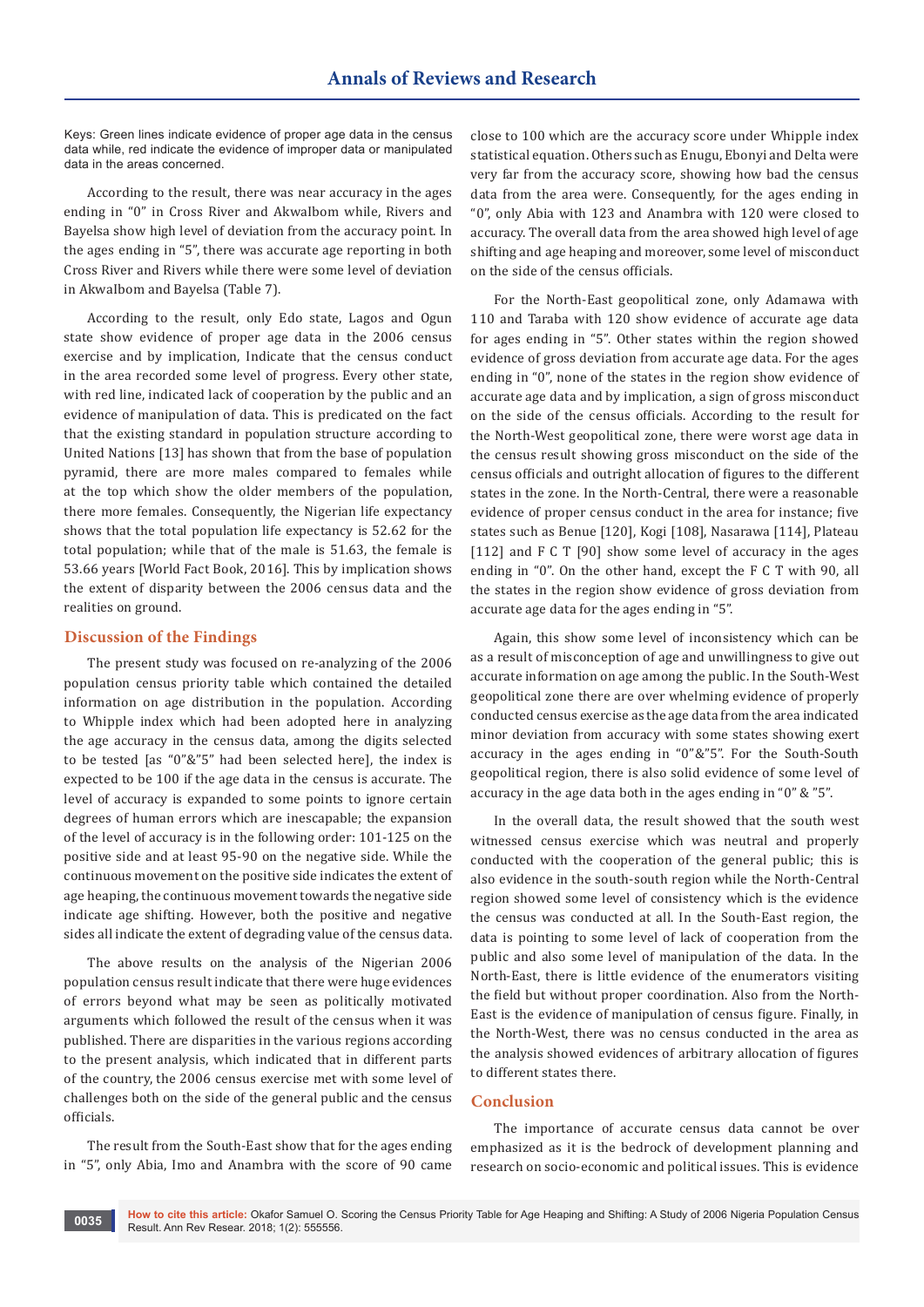in economically developed nations where consistency in census data encourages proper development planning. In the case of many developing nations where census issues are being taken for granted, socio economic and political planning always meet with failures because of lack of proper information about the existing population. The way each nation approaches the issue of her population, largely determine the extent of accuracy in the planning of her economic and political arrangements hence, poor knowledge and observation of population data result to poor economic and political planning. Though age accuracy related problems are blamed on the public for lack of cooperation with the census enumerators, the enumerators and census organizing officials are not exonerated from the problems as some evidences point to the fact that most times, these caliber of people in census administration are also culprits in the mater.

For example, lack of proper enlightenment to the public on what the enumerators mean by age can result to misconception of age by the larger part of the people being counted. Consequently the outright allocation of figures to different groups based on assumption instead of real data can surface as error on age data when subjected to statistical analysis. These by implication show that the general public who may be accused for the errors in age data during census exercise only contribute an insignificant part of it.

#### **Recommendations**

Based on the Foregoing, this study is recommending to the government officials who are saddled with the responsibility of conducting census, to observe the following for proper conduct of census exercise:

I. The general public should be properly enlightened on the issue of age at least before the census and during the census while on house to house enumeration.

II. The enumerators should be properly trained to understand the yardstick for age recording so as to be able to elicit proper information from the general public on one on one interview.

III. Instead of spend the huge amount usually paid to the ghost enumerators; the officials should consider a precensus panel survey to have a glimpse of the type of situation they are likely to face during the main exercise.

IV. Spirit of patriotism should be encouraged among the enumerators and the general public before and during the census period.

#### **References**

- 1. [Eniayejuni AT, Agoyi M \(2011\) A Biometrics Approach to Population](http://asian-transactions.org/Journals/Vol01Issue05/ATBAS/ATBAS-80121059.pdf)  [Census and National Identification in Nigeria: A Prerequisite for](http://asian-transactions.org/Journals/Vol01Issue05/ATBAS/ATBAS-80121059.pdf)  [Planning and Development. Asian Transactions on Basic & Applied](http://asian-transactions.org/Journals/Vol01Issue05/ATBAS/ATBAS-80121059.pdf)  [Sciences 1\(5\): 60-67.](http://asian-transactions.org/Journals/Vol01Issue05/ATBAS/ATBAS-80121059.pdf)
- 2. [Ottong JG \(2010\) The population situation in Cross River State](http://jeteraps.scholarlinkresearch.com/articles/THE%20POPULATION%20SITUATION%20IN%20CROSS%20RIVER%20STATE_OCTOBER-1.pdf)  [of Nigeria and its implication for socioeconomic development:](http://jeteraps.scholarlinkresearch.com/articles/THE%20POPULATION%20SITUATION%20IN%20CROSS%20RIVER%20STATE_OCTOBER-1.pdf)

[Observations from the 1991 and 2006 censuses. Journal of Emerging](http://jeteraps.scholarlinkresearch.com/articles/THE%20POPULATION%20SITUATION%20IN%20CROSS%20RIVER%20STATE_OCTOBER-1.pdf)  [Trends in Educational Research and policy studies 1\(1\): 36-42.](http://jeteraps.scholarlinkresearch.com/articles/THE%20POPULATION%20SITUATION%20IN%20CROSS%20RIVER%20STATE_OCTOBER-1.pdf)

- 3. Mimiko F (2006) Census in Nigeria: The Politics and the Imperative of Depolarization. African and Asian Studies 5(1): 1-22.
- 4. Akingbade A (2004) Geospatial Data Infrastructure for Nigeria: Foundation for Further development. GIM International Magazine 9(18): 12-15.
- 5. [Ezeah P, Iyanda C, Nwangwu C \(2013\) Challenges of National Population](https://pdfs.semanticscholar.org/e901/a3f7d9142c7b489b1b20c66e7904c3fd60c5.pdf)  [Census and Sustainable Development in Nigera: A Theoretical](https://pdfs.semanticscholar.org/e901/a3f7d9142c7b489b1b20c66e7904c3fd60c5.pdf)  [Exposition. Journal of Humanities and Social Science 18 \(1\): 50-56.](https://pdfs.semanticscholar.org/e901/a3f7d9142c7b489b1b20c66e7904c3fd60c5.pdf)
- 6. [Zaruth V, Jasilionis D, Jdanov DA \(2012\) Changes in educational](https://www.demographic-research.org/Volumes/Vol26/19/26-19.pdf)  [differentials in old-age mortality in Finland and Sweden between](https://www.demographic-research.org/Volumes/Vol26/19/26-19.pdf)  [1971-1975 and 1996-2000. Journal of demographic research 26\(19\):](https://www.demographic-research.org/Volumes/Vol26/19/26-19.pdf)  [489-510.](https://www.demographic-research.org/Volumes/Vol26/19/26-19.pdf)
- 7. [Saikia N, Singh A, Jasilionis D, Ram F \(2013\) Explaining the rural–urban](https://www.demographic-research.org/volumes/vol29/18/default.htm)  [gap in infant mortality in India. Journal of Demographic research](https://www.demographic-research.org/volumes/vol29/18/default.htm)  [29\(18\): 473-506.](https://www.demographic-research.org/volumes/vol29/18/default.htm)
- 8. [Maslauskaite A, Jasilioniene A, Jasilionis A, Stankuniene V, Shkolnikov](https://www.demographic-research.org/volumes/vol33/30/33-30.pdf)  [VM \(2015\) Socio-economic determinants of divorce in Lithuania:](https://www.demographic-research.org/volumes/vol33/30/33-30.pdf)  [Evidence from register-based census-linked data. Journal of](https://www.demographic-research.org/volumes/vol33/30/33-30.pdf)  [Demographic research 33\(30\): 871-908.](https://www.demographic-research.org/volumes/vol33/30/33-30.pdf)
- 9. [Vallin J, Andreev E, Meslé F, Shkolnikov V \(2005\) Geographical diversity](https://www.demographic-research.org/volumes/vol12/13/12-13.pdf)  [of cause-of-death patterns and trends in Russia. Demographic research](https://www.demographic-research.org/volumes/vol12/13/12-13.pdf)  [12\(13\): 323-380.](https://www.demographic-research.org/volumes/vol12/13/12-13.pdf)
- 10. [Adiele BJ \(2009\) Falsification of population census data in a](http://www.academicjournals.org/article/article1380813122_Bamgbose%20pdf.pdf)  [heterogeneous Nigerian state: The fourth republic. African Journal of](http://www.academicjournals.org/article/article1380813122_Bamgbose%20pdf.pdf)  [Political Science and International Relations 3\(8\); 311-319.](http://www.academicjournals.org/article/article1380813122_Bamgbose%20pdf.pdf)
- 11. [Okafor SO \(2016\) Misconception of Population Census and Vital](file:///C:\Users\User\Downloads\Misconception%20of%20Population-730.pdf)  [Registration in Nigeria: A Factor in Socio Economic and Political](file:///C:\Users\User\Downloads\Misconception%20of%20Population-730.pdf)  [Stagnation. International Journal of Novel Research in Humanity and](file:///C:\Users\User\Downloads\Misconception%20of%20Population-730.pdf)  [Social Sciences 3\(4\): 63-71.](file:///C:\Users\User\Downloads\Misconception%20of%20Population-730.pdf)
- 12. [Onwukan EC \(2006\) Another Look at the Impact of Nigeria's Growing](http://www.bioline.org.br/pdf?ep06001)  [Population on the Country's Development. African Population Studies](http://www.bioline.org.br/pdf?ep06001)  [21\(1\): 1-18.](http://www.bioline.org.br/pdf?ep06001)
- 13. [United Nations \(2008\) Principles and Recommendations for Population](https://unstats.un.org/unsd/publication/seriesm/seriesm_67rev2e.pdf)  [and Housing Censuses, UN Publications, New York, USA.](https://unstats.un.org/unsd/publication/seriesm/seriesm_67rev2e.pdf)
- 14. Muogbo O, Fagbemi S, Subair G (2007) Kano has largest population in Nigeria. Centre for Planning Studies Lagos State, Lagos, Nigeria.
- 15. [Mathews MP \(2002\) Nigeria: Current issues and historical background.](https://catalog.hathitrust.org/Record/004279537)  [Hauppauge, Nova Publishers, New York, USA.](https://catalog.hathitrust.org/Record/004279537)
- 16. Suberu RT (2001) Federalism and ethnic conflict in Nigeria. Washington DC, US Institute of Peace Press, USA.
- 17. Falola T (2008) A history of Nigeria, Cambridge, Cambridge University Press, UK.
- 18. Stock RF (2004) Africa South of the Sahara: a geographical interpretation. Guilford Press, New York, USA.
- 19. Karl Ittmann (2010) Where Nature Dominates Man: Demographic Ideas and Policy in British Colonial Africa 1890-1970. Ohio: University Press, USA.
- 20. Karl Ittmann (2013) A Problem of Great Importance: Population, Race and Power in the British Empire, 1918-1973. University of California Press, Berkeley, USA.
- 21. [Karl Ittmann \(2014\) Population Policy, Demographic Theory and](http://www.academia.edu/9695162/Population_Policy_Demographic_Theory_and_Historical_Demography_Rethinking_African_Population_Narratives)  [Historical Demography: Rethinking African Population Narratives. ASA](http://www.academia.edu/9695162/Population_Policy_Demographic_Theory_and_Historical_Demography_Rethinking_African_Population_Narratives)  [meeting 2014.](http://www.academia.edu/9695162/Population_Policy_Demographic_Theory_and_Historical_Demography_Rethinking_African_Population_Narratives)
- 22. Okolo A (1999) The Nigerian Census: Problem and Prospects. The American Statistician 53(4): 321-325.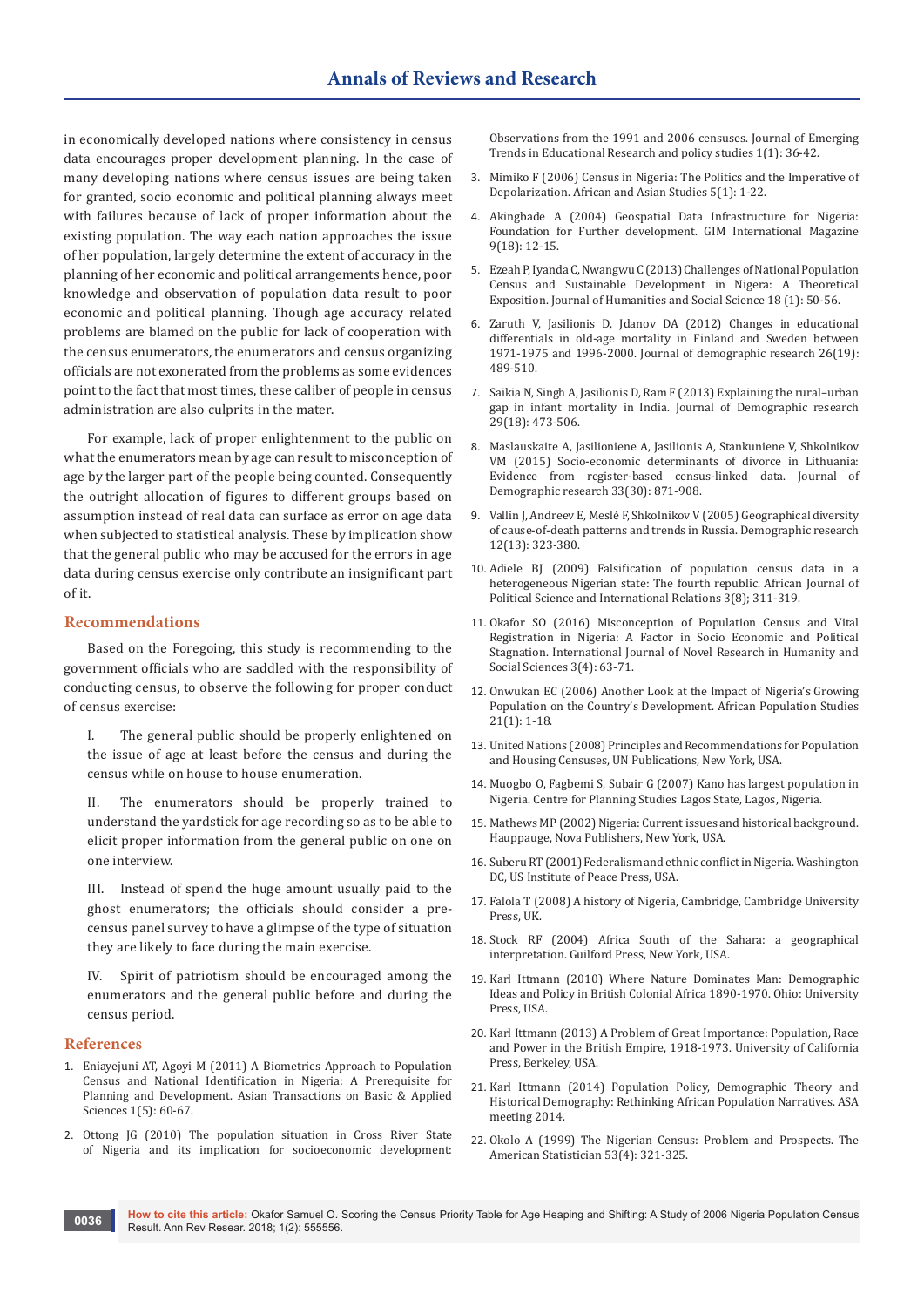- 23. [Okafor R, Adeleke I, Oparac A \(2007\) An appraisal of the conduct and](https://ww2.amstat.org/sections/srms/Proceedings/y2007/Files/JSM2007-000561.pdf)  [provisional results of the Nigerian population and housing census of](https://ww2.amstat.org/sections/srms/Proceedings/y2007/Files/JSM2007-000561.pdf)  [2006. Section on Statistical Education pp. 2199-2205.](https://ww2.amstat.org/sections/srms/Proceedings/y2007/Files/JSM2007-000561.pdf)
- 24. Odewumi S (2000) Problems of Census in Nigeria, In: Odumosu T, Atere W, Adewunmi F (Eds), Social Problems and Planning Studies in Nigeria, Centre for Planning Studies Lagos State University, Lagos, Nigeria.
- 25. Onyekakeyah L (2007) Paradox of Population distribution in Nigeria in the Guardian. Lagos, Nigeria.
- 26. Economic and Social Commission for Western Asia (ESCWA) (2013). A study of Age Reporting in Some Arab Censuses of Population.
- 27. [Pal JK, Mukhopadhyay BK, Gupta SK \(2015\) Myers Blended Method:](http://www.journalrepository.org/media/journals/JSRR_22/2014/Aug/Pal3182014JSRR10673_1.pdf)  [An Alternative Approach. Journal of Scientific Research and Reports](http://www.journalrepository.org/media/journals/JSRR_22/2014/Aug/Pal3182014JSRR10673_1.pdf)  [3\(18\): 2459-2465.](http://www.journalrepository.org/media/journals/JSRR_22/2014/Aug/Pal3182014JSRR10673_1.pdf)
- 28. Palamuleni ME (1995) Age misreporting in Malawian censuses and sample surveys: An application of the United Nations Joint Age and Sex Score. Southern African Journal of Demography 5(1): 11-17.
- 29. [Pardeshi GS \(2010\) Age heaping and accuracy of age data collected](http://www.ijcm.org.in/article.asp?issn=0970-0218;year=2010;volume=35;issue=3;spage=391;epage=395;aulast=Pardeshi)  [during a community survey in the Yavatmal district, Maharashtra.](http://www.ijcm.org.in/article.asp?issn=0970-0218;year=2010;volume=35;issue=3;spage=391;epage=395;aulast=Pardeshi)  [Indian Journal Community Medicine 35\(3\): 391-395.](http://www.ijcm.org.in/article.asp?issn=0970-0218;year=2010;volume=35;issue=3;spage=391;epage=395;aulast=Pardeshi)
- 30. Myers RJ (1940) Errors and bias in the reporting of ages in census data. Transaction of the Actuarial Society of America 41(2): 395-415.
- 31. [Bwalya BB, Phiri M, Mwansa C \(2015\) Digit Preference and its](http://www.journalijcar.org/sites/default/files/issue-files/0053_0.pdf)  [Implications on Population Projections in Zambia: Evidence from the](http://www.journalijcar.org/sites/default/files/issue-files/0053_0.pdf)  [Census Data. International Journal of Current Advanced Research 4\(5\):](http://www.journalijcar.org/sites/default/files/issue-files/0053_0.pdf)  [92-97.](http://www.journalijcar.org/sites/default/files/issue-files/0053_0.pdf)
- 32. [Yazdanparast A, Amin MP, Abadi A \(2012\) Digit preference in Iranian](file:///C:\Users\User\Downloads\5630-7381-1-SM.pdf)  [age data. Italian Journal of Public Health. 9\(1\): 64-70.](file:///C:\Users\User\Downloads\5630-7381-1-SM.pdf)
- 33. [Jdanov D, Andreev E, Jasilionis D, Shkolnikov V \(2005\) Estimates of](https://www.demographic-research.org/volumes/vol13/16/13-16.pdf)  [mortality and population changes in England and Wales over the two](https://www.demographic-research.org/volumes/vol13/16/13-16.pdf)  [World Wars. Journal of demographic research 13\(16\): 389-414.](https://www.demographic-research.org/volumes/vol13/16/13-16.pdf)
- 34. Shryock H, Siegel J (1976) The Methods and Materials of Demography. Academic Press, San Diego, USA.
- 35. Adim F (2007) Delay in release gave room for manipulation In the Guardian. Lagos, Nigeria.
- 36. Akerele T (2007) Matters arising In the Guardian. Lagos, Nigeria.
- 37. [Alberto Del Rey Poveda \(2007\) Determinants and consequences of](https://www.demographic-research.org/volumes/vol16/10/16-10.pdf)  [internal and international migration: The case of rural populations in](https://www.demographic-research.org/volumes/vol16/10/16-10.pdf)  [the south of Veracruz, Mexico. Demographic research 16\(10\): 287-314.](https://www.demographic-research.org/volumes/vol16/10/16-10.pdf)
- 38. Alonso W, Starr P (1982) The political economy of Nigeria. Statistics. Social science research council items 36(3): 29-35.
- 39. Aluko SA (1965) How Many Nigerians? An Analysis of Nigeria's Census Problems, 1901-1963. Journal of Modern African Studies 3(3): 371- 392.
- 40. Ayodele T (2007) Disquiet as population result affirms old pattern In the Guardian. Lagos, Nigeria.
- 41. [Bates N, Mulry M \(2011\) Using a Geographic Segmentation to](http://www.sverigeisiffror.scb.se/contentassets/ca21efb41fee47d293bbee5bf7be7fb3/using-a-geographic-segmentation-to-understand-predict-and-plan-for-census-and-survey-mail-nonresponse.pdf)  [Understand, Predict, and Plan for Census and Survey Mail Nonresponse.](http://www.sverigeisiffror.scb.se/contentassets/ca21efb41fee47d293bbee5bf7be7fb3/using-a-geographic-segmentation-to-understand-predict-and-plan-for-census-and-survey-mail-nonresponse.pdf)  [Journal of Official Statistics 27\(4\): 601-618.](http://www.sverigeisiffror.scb.se/contentassets/ca21efb41fee47d293bbee5bf7be7fb3/using-a-geographic-segmentation-to-understand-predict-and-plan-for-census-and-survey-mail-nonresponse.pdf)
- 42. [Bates N, Woblewski MJ, Pascale J \(2012\) Public Attitudes Toward the](https://www.census.gov/srd/www/abstract/rsm2012-04.html)  [Use of Administrative Records in the U.S. Census: Does Question Frame](https://www.census.gov/srd/www/abstract/rsm2012-04.html)  [Matter?. Center for Survey Measurement Census Bureau, US.](https://www.census.gov/srd/www/abstract/rsm2012-04.html)
- 43. Bates N, Conrey F, Zuwallack R, Billia D, Harris V, et al. (2009) Messaging to America: Census Barriers, Attitudes and Motivators Survey Results. 2010 Census Integrated Communication Research Memorandum Series: No. 10. Census Bureau, USA.
- 44. [Beaud Jean Pierre \(2012\) Des usages politiques de la statistique.](http://irpp.org/wp-content/uploads/assets/po/making-parliament-work/beaud.pdf) Policy [Options 79-82.](http://irpp.org/wp-content/uploads/assets/po/making-parliament-work/beaud.pdf)
- 45. Beaujot R (2012) Why do we still need a census?: Revised version of presentation at Panel on "Why do we still need a census" organized by the International Migration Centre, the Canadian Association of Geographers and the Canadian Population Society, Waterloo, Canada.
- 46. Bertino AJ (2008) Forensic Science: Fundamentals and investigations, Stanford Conneticut: Cengage Learning, USA.
- 47. Burton J, Sala E, Knies G (2011) Correlates of obtaining informed consent to data linkage: Respondent, interview and interviewer characteristics. A paper presented at the Fourth Conference of the European Survey Research Association (ESRA), Lausanne, Europe.
- 48. Carr Saunders AM (1936) World Population: Past Growth And Present Trends. Oxford: Clarendon Press, USA.
- 49. [Cassedy J \(1969\) Demography in early America: Beginning of statistical](https://searchworks.stanford.edu/view/129078)  [mind, 1600-1800. Cambridge Havard university press, UK.](https://searchworks.stanford.edu/view/129078)
- 50. Central Intelligence Agency World Fact Book (2016). Nigerian people 2016.
- 51. [Dare LO \(1975\) Nigerian Military Governments and the quest for](http://www.africabib.org/rec.php?RID=190135751)  [legitimacy January 1966-July 1975. The Nigerian Journal of Economic](http://www.africabib.org/rec.php?RID=190135751)  [and Social Studies 17\(2\): 95-118.](http://www.africabib.org/rec.php?RID=190135751)
- 52. [Dare LO \(1974\) The Dilemma of military disengagement: the Nigerian](https://www.econbiz.de/Record/the-dilemma-of-military-disengagement-the-nigerian-case-dare/10002046626)  [case. The Nigerian Journal of Economic and Social Studies 16\(2\): 297-](https://www.econbiz.de/Record/the-dilemma-of-military-disengagement-the-nigerian-case-dare/10002046626) [309.](https://www.econbiz.de/Record/the-dilemma-of-military-disengagement-the-nigerian-case-dare/10002046626)
- 53. Dillon Lisa (2010) The value of the long form Canadian census for long term national and international research. Canadian Public Policy 36(3): 389-393.
- 54. Ekanem II (1972) The 1963 Nigerian Census: A Critical Appraisal. Publishing Corporation, Benin, West Africa.
- 55. Fay RE, Bates N, Moore J (1991) Lower mail response in the 1990 Census: A preliminary interpretation. Proceedings of the Annual Research Conference 3-32, Washington DC: Census Bureau, US.
- 56. Fellegi Ivan (2011) Statistics, public confidence and lessons from the story of the 2011 Canadian Census. Symons Lecture, Canada.
- 57. Fosu GB (2001) [Evaluation of population census data through](https://unstats.un.org/unsd/demographic/meetings/egm/symposium2001/docs/symposium_11.htm)  [demographic analysis: Symposium on Global Review of 2000 Round of](https://unstats.un.org/unsd/demographic/meetings/egm/symposium2001/docs/symposium_11.htm)  Population and Housing Censuses: [Mid Decade Assessment and Future](https://unstats.un.org/unsd/demographic/meetings/egm/symposium2001/docs/symposium_11.htm)  [Prospects. Statistics Division Department of Economic and Social](https://unstats.un.org/unsd/demographic/meetings/egm/symposium2001/docs/symposium_11.htm)  [Affairs United Nations Secretariat, New York, US.](https://unstats.un.org/unsd/demographic/meetings/egm/symposium2001/docs/symposium_11.htm)
- 58. [Gates GW \(2011\) How Uncertainty about Privacy and Confidentiality is](http://repository.cmu.edu/cgi/viewcontent.cgi?article=1072&context=jpc)  [Hampering Efforts to More Effectively Use of Administrative Records in](http://repository.cmu.edu/cgi/viewcontent.cgi?article=1072&context=jpc)  [Producing U.S. National Statistics. Journal of Privacy and Confidentiality](http://repository.cmu.edu/cgi/viewcontent.cgi?article=1072&context=jpc)  [3\(2\): 3-40.](http://repository.cmu.edu/cgi/viewcontent.cgi?article=1072&context=jpc)
- 59. [Green David A, Kevin Milligan \(2010\) The importance of the long form](http://www.utpjournals.press/doi/abs/10.3138/cpp.36.3.383)  [census to Canada. Canadian Public Policy 36\(3\): 383-388.](http://www.utpjournals.press/doi/abs/10.3138/cpp.36.3.383)
- 60. Gurr TR (1970) Why Men Rebel. Princeton University Press, New Jersey, USA.
- 61. [Ikeji, CC \(2011\) Politics of revenue allocation in Nigeria: A](http://www.sachajournals.com/user/image/ikejisjpss002.pdf)  [reconsideration of some contending issues. Sacha Journal of Policy and](http://www.sachajournals.com/user/image/ikejisjpss002.pdf)  [Strategic Studies 1\(1\): 121-136.](http://www.sachajournals.com/user/image/ikejisjpss002.pdf)
- 62. [Inekwe, Murumbai \(2014\) Hundred Years of Revenue Sharing in](http://rcmss.com/2014/JGGSDA-VOL2-No2/Hundred%20Years%20of%20Revenue%20Sharing%20in%20Nigeria%20The%20Need%20for%20a%20Rethink%20JGGSDA%202014.pdf)  [Nigeria: The Need for a Rethink. Journal of Good Governance and](http://rcmss.com/2014/JGGSDA-VOL2-No2/Hundred%20Years%20of%20Revenue%20Sharing%20in%20Nigeria%20The%20Need%20for%20a%20Rethink%20JGGSDA%202014.pdf)  [Sustainable Development in Africa 2\(2\): 1-8.](http://rcmss.com/2014/JGGSDA-VOL2-No2/Hundred%20Years%20of%20Revenue%20Sharing%20in%20Nigeria%20The%20Need%20for%20a%20Rethink%20JGGSDA%202014.pdf)
- 63. Jian AK (2008) Hand book of Biometrics. Springer, New York.
- 64. Ketende S, Calderwood L, McDonald JW (2011) Longitudinal consent patterns and predictors of consent to linkage of survey data in the Millennium Cohort Study. A paper presented at the Fourth Conference of the European Survey Research Association (ESRA), Lausanne, Europe.

**How to cite this article:** Okafor Samuel O. Scoring the Census Priority Table for Age Heaping and Shifting: A Study of 2006 Nigeria Population Census **0037 Result. Ann Rev Resear. 2018; 1(2): 555556. CONS**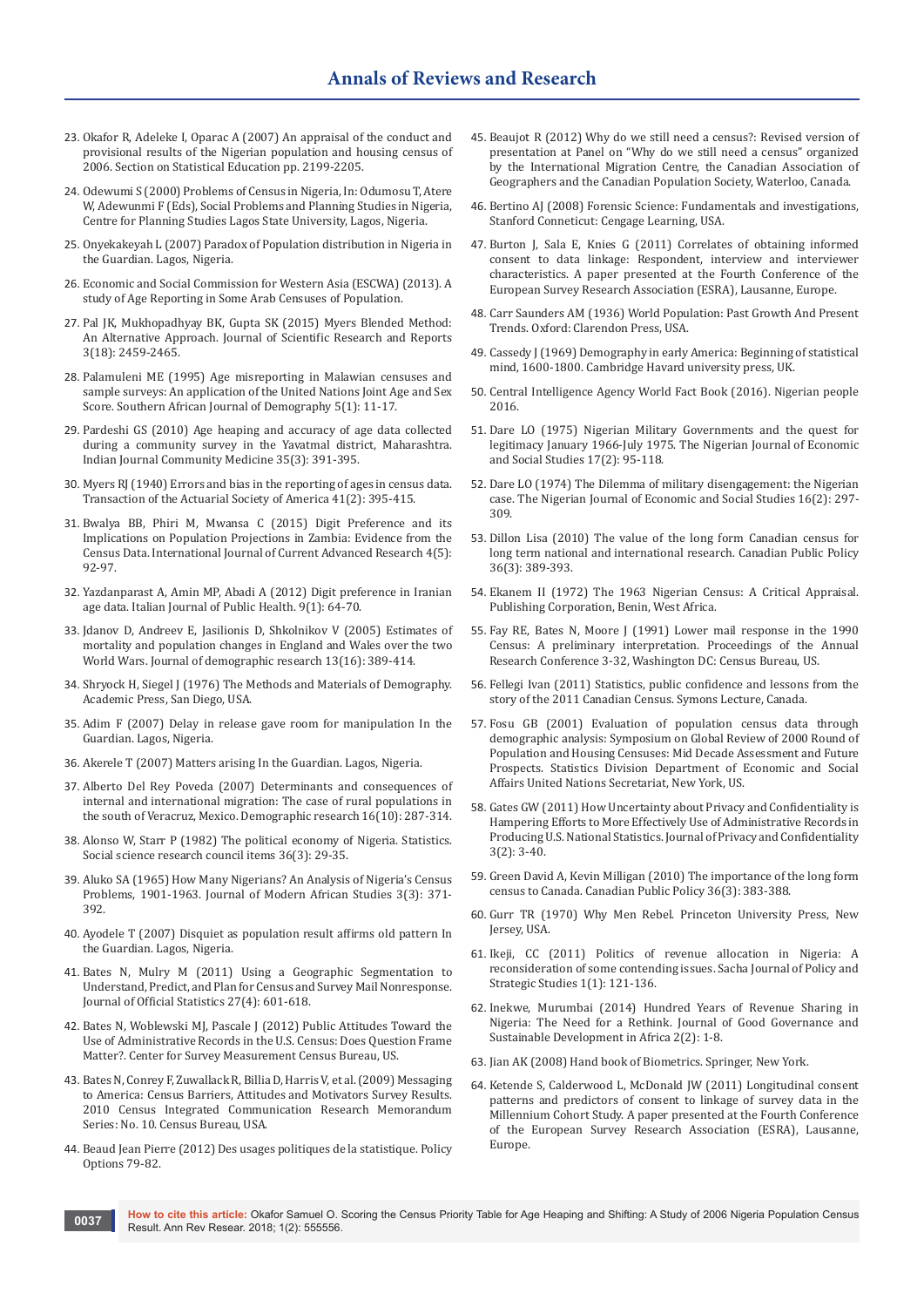- 65. Kolapo Y, Faloseyi M (2007) Lagos and the fallacies in national census In Guardian. Lagos, Nigera.
- 66. Korbmacher J, Schroeder M (2011) Non response when linking survey data with administrative data. A paper presented at the Fourth Conference of the European Survey Research Association (ESRA), Lausanne, Europe.
- 67. Li SZ (2009) Encyclopedia of Biometrics. Springer, New York (2), USA.
- 68. [Madans J \(2011\) Use of Administrative Records and the Privacy-](http://repository.cmu.edu/cgi/viewcontent.cgi?article=1075&context=jpc)[Confidentiality Trade-off. Journal of Privacy and Confidentiality 3\(2\):](http://repository.cmu.edu/cgi/viewcontent.cgi?article=1075&context=jpc)  [53-55.](http://repository.cmu.edu/cgi/viewcontent.cgi?article=1075&context=jpc)
- 69. [Maines D \(1977\) Social organization and social structure in symbolic](http://www.annualreviews.org/doi/abs/10.1146/annurev.so.03.080177.001315)  [interactionist thought, Annual Review of Sociology \(3\): 235-259.](http://www.annualreviews.org/doi/abs/10.1146/annurev.so.03.080177.001315)
- 70. [Makinwa PK \(1985\) Population Data: The importance of Census,](https://www.popline.org/node/425862)  [Sample Survey and Vital Registration System. Population Education](https://www.popline.org/node/425862)  [Monograph 15, Nigerian Educational Research Council, Lagos, Nigeria.](https://www.popline.org/node/425862)
- 71. [Martin E \(2007\) Changes in Public Opinion during the Census1:](https://www.census.gov/srd/papers/pdf/rsm2007-06.pdf)  [Paper presented at the Census Advisory Committee of Professional](https://www.census.gov/srd/papers/pdf/rsm2007-06.pdf)  [Associations October 19, 2000.Research Report Series. Census Bureau,](https://www.census.gov/srd/papers/pdf/rsm2007-06.pdf)  **IISA**
- 72. [Momoh A, Adejumobi S \(Eds\) \(1999\) The Nigerian Military and the](https://catalog.hathitrust.org/Record/008575438)  [crisis of Democratic Transition A Study in the Monopoly of power.](https://catalog.hathitrust.org/Record/008575438)  [Lagos: Civil Liberties Organization, Nigera.](https://catalog.hathitrust.org/Record/008575438)
- 73. Musa S (2006) The Census, A foundation for improved Planning and Development in Nigeria. Paper presented at the Distinguished Lecture Series to Mark the 1st Year anniversary of Census" 06 in Enugu, Nigera.
- 74. Odukomaiya, AM (2002) An Appraisal of the 1991 Census of the Nigerian Population. Project Report, Department of Mathematics, University of Lagos, Nigeria.
- 75. Ogunbodede EF (2006) Developing Geospatial Information for Poverty Reduction: Lessons and Challenges from Nigeria's 2006 Census. GSDI-9 Conference Proceedings, 6-10 November 2006, Santiago, Chile, South America.
- 76. [Ojo BA \(1998\) Nigeria's Third Republic: the problems and prospects of](https://searchworks.stanford.edu/view/3962885)  [political transition to civil rule. Commack, Nova Publishers, New York,](https://searchworks.stanford.edu/view/3962885)  **USA**
- 77. Okafor RO (2004) Matters Arising from the 1991 Census of the Nigerian Population; Proceedings of the Conference of the Nigeria Statistical Association, Nigeria.
- 78. Okafor S (1981) Indirect Rule: The Development of Central Legislation in Nigeria. Nelson Press, Nigeria.
- 79. [Okereka OP \(2015\) Vital Civic Registration System as a Tool for](file:///C:\Users\User\Downloads\25657-28257-1-PB.pdf)  [Development Planning in Nigeria: An Examination of the Major](file:///C:\Users\User\Downloads\25657-28257-1-PB.pdf)  [Challenges. Journal of Culture, Society and Development 11: 36-42.](file:///C:\Users\User\Downloads\25657-28257-1-PB.pdf)
- 80. [Oluleye JJ \(1985\) Military Leadership in Nigeria 1966-1979. Ibadan,](https://searchworks.stanford.edu/view/1916022)  [University Press Limited, Nigera.](https://searchworks.stanford.edu/view/1916022)
- 81. Olusanya PO (1989) Population and Development Planning in Nigeria, In: Tamuno T and Atanda JA (Eds) Nigeria since Independence the First 25 years Government and Public Policy. Ibadan, Nigeria.
- 82. [Omotoso F \(2010\) Nigerian fiscal federalism and revenue allocation](http://docsdrive.com/pdfs/medwelljournals/sscience/2010/246-253.pdf)  [formula for sustainable development in Niger Delta. Medwell Journals](http://docsdrive.com/pdfs/medwelljournals/sscience/2010/246-253.pdf)  [5\(3\): 246 -253.](http://docsdrive.com/pdfs/medwelljournals/sscience/2010/246-253.pdf)
- 83. Pascale J (2011) Requesting Consent to Link Survey Data to Administrative Records. A paper presented at the Fourth Conference of the European Survey Research Association (ESRA), Lausanne, Nigera.
- 84. [Pew Research Center \(2010\) Young People Make Up Large Proportion](http://www.pewresearch.org/2010/03/24/young-people-make-up-large-proportion-of-census-holdouts/)  [of Census Hold-Outs.](http://www.pewresearch.org/2010/03/24/young-people-make-up-large-proportion-of-census-holdouts/)
- 85. [Pew Research Center \(2015\) Most View Census Positively, But Some](http://www.people-press.org/2010/01/20/most-view-census-positively-but-some-have-doubts/)  [Have Doubts.](http://www.people-press.org/2010/01/20/most-view-census-positively-but-some-have-doubts/)
- 86. Ritzer G (2011) Classical Sociological Theory, New York: McGraw-Hill, **IISA**
- 87. [Rulof Burger, Ronelle Burger \(2004\) Emergent Black Affluence and](https://www.datafirst.uct.ac.za/dataportal/index.php/citations/790)  [Social Mobility in Post-Apartheid South Africa. Development Policy](https://www.datafirst.uct.ac.za/dataportal/index.php/citations/790)  [Research Unit.](https://www.datafirst.uct.ac.za/dataportal/index.php/citations/790)
- 88. Rulof B, Dieter v (2009) Determining the Causes of the Rising South African Unemployment Rate. Working Paper Number 158.
- 89. Salaudeen L (2004) The failed 1991 Census. Lagos, Nigera.
- 90. Salawu B (2009) Strengthening Vital Registration as Source of Demographic Data For Effective Socio Economic Development In Nigeria. Pakistan Journal of Social sciences 6(4): 200-206.
- 91. Shagodoyin DK, Oluwayemisi OA (2008) Nigeria Population Dymics and its implication for Development, Medwell Online Journals 3(2).
- 92. Sharma RK (2004) Demography and population problems. Atlantic Publishers & Distributors, New Delhi, India.
- 93. Shryock HS, Siegel JS (1973) The Methods and Materials of Demography, Washington, DC: Department of Commerce, Bureau of the Census, US.
- 94. [Shyrock HS Siegel JS \(1976\) The methods and Materials of Demography.](https://trove.nla.gov.au/work/3485789?selectedversion=NBD765446)  [Condensed edition by Edward G. Stockwell \(Eds\), Academic Press, New](https://trove.nla.gov.au/work/3485789?selectedversion=NBD765446)  [York, USA.](https://trove.nla.gov.au/work/3485789?selectedversion=NBD765446)
- 95. [Skerry P \(2000\) Counting on the census? Race, group identity and the](https://www.brookings.edu/book/counting-on-the-census/)  [evasion of politics. Brookings Institution Press. Massachusetts, US.](https://www.brookings.edu/book/counting-on-the-census/)
- 96. Suharto S, Volkov O (1993) Overview of emerging trends and issues in the 1990 censuses. Annual meeting of population association of America. Ohio, US.
- 97. [Visaria L, Visaria P \(1995\) India's Population in Transition. Popul Bull](https://www.ncbi.nlm.nih.gov/pubmed/12290691)  [50\(3\): 1-51.](https://www.ncbi.nlm.nih.gov/pubmed/12290691)
- 98. [Vladimir M, Shkolnikov, Alexander D Deev, Øystein Kravdal, Tapani](https://www.demographic-research.org/volumes/vol10/1/10-1.pdf)  [Valkonen \(2004\) Educational differentials in male mortality in Russia](https://www.demographic-research.org/volumes/vol10/1/10-1.pdf)  [and northern Europe. A comparison of an epidemiological cohort from](https://www.demographic-research.org/volumes/vol10/1/10-1.pdf)  [Moscow and St. Petersburg with the male populations of Helsinki and](https://www.demographic-research.org/volumes/vol10/1/10-1.pdf)  [Oslo. Demographic research 10\(1\): 1-26.](https://www.demographic-research.org/volumes/vol10/1/10-1.pdf)
- 99. [Weeks JR \(1999\) Population: An Introduction to Concepts and Issues](http://www.thenawkari.com/population-an-introduction-to-concepts-and-issues-10th-edition-english.pdf)  [tenth edition. Adworth Ltd, London.](http://www.thenawkari.com/population-an-introduction-to-concepts-and-issues-10th-edition-english.pdf)
- 100. [Woods R \(1982\) Population Analysis in Geography. New](http://onlinelibrary.wiley.com/doi/10.1111/j.0028-8292.1982.tb00714.x/full)  [Zealand Journal of Geography 73\(1\): 1-21.](http://onlinelibrary.wiley.com/doi/10.1111/j.0028-8292.1982.tb00714.x/full)